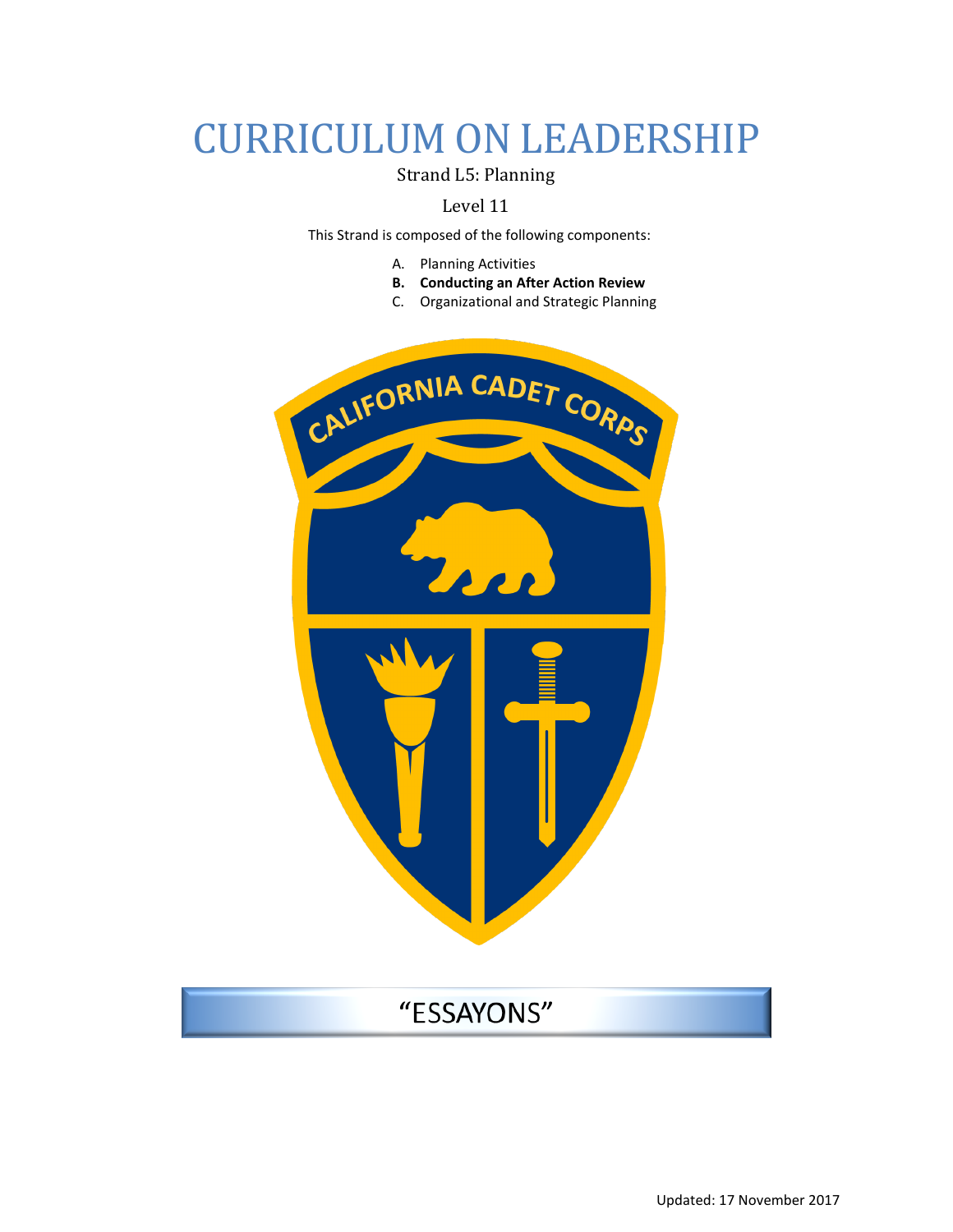## **CALIFORNIA CADET CORPS**

Table of Contents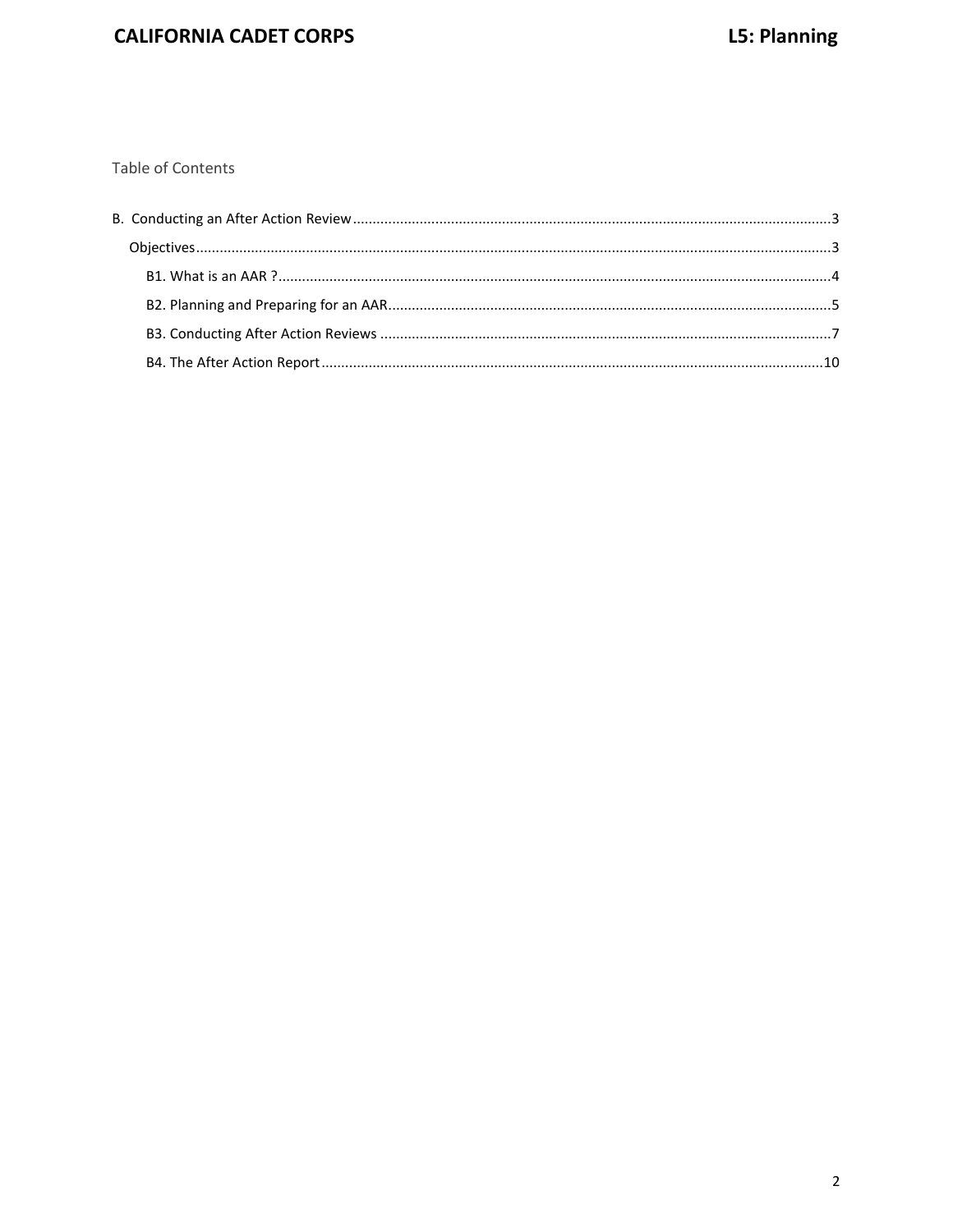## <span id="page-2-0"></span>B. Conducting an After Action Review

## <span id="page-2-1"></span>Objectives

## **DESIRED OUTCOME (Self-Mastery)**

*90% of Unit Cadets will be able to plan and conduct an After Action Review, and prepare a written AAR for continuity files.*

- 1. Explain how an AAR fits into the planning process, and list the four questions that an AAR attempts to answer.
- 2. Describe what an AAR Plan covers, and what a facilitator must do to prepare to conduct an AAR.
- 3. Give some sample ground rules and discuss the major points an AAR must cover.
- 4. Write an After Action Report after a major CACC activity.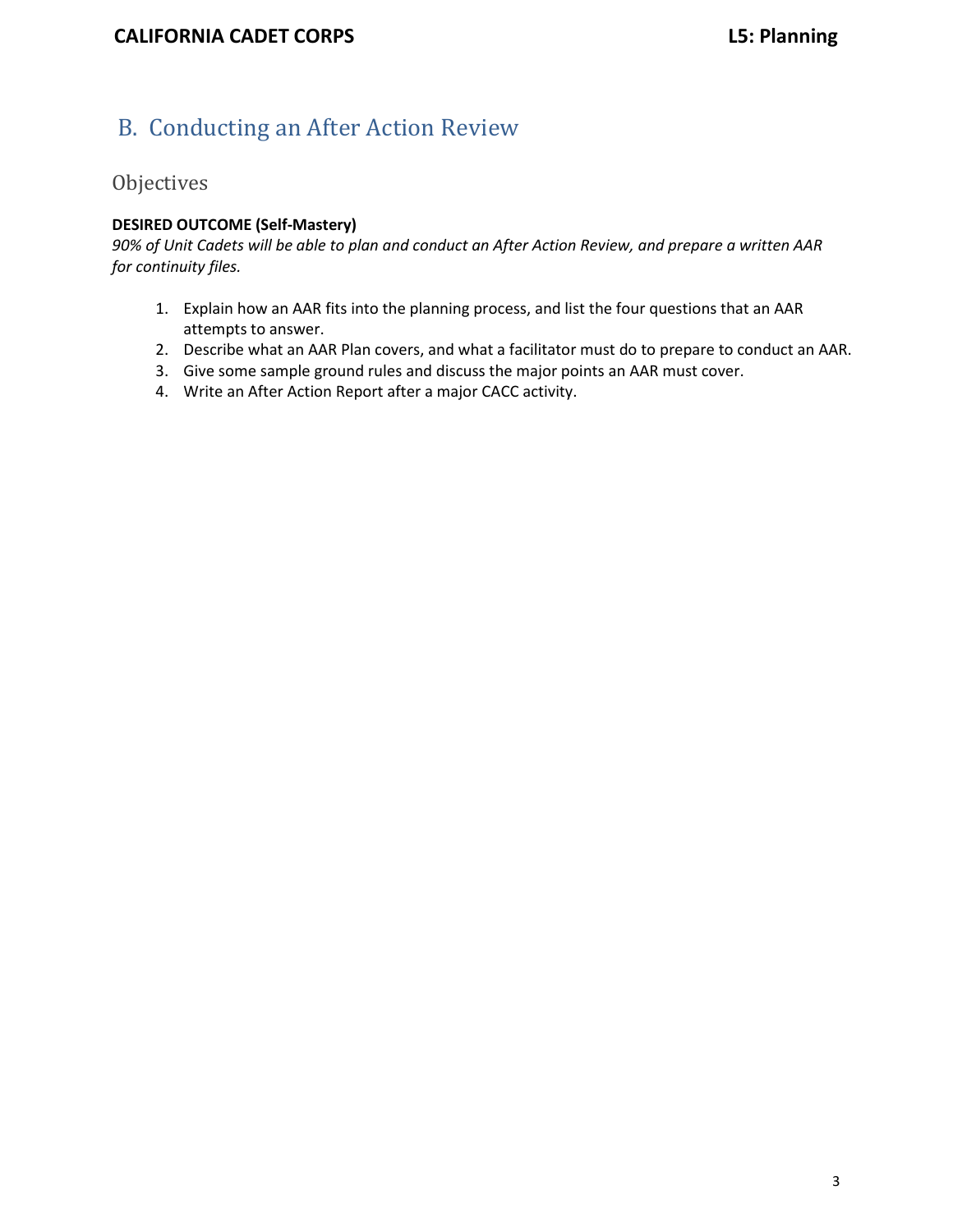*References*:

Appendix G, FM 25-101, Battle Focused Training, 30 SEP 1990 Chapter 16, FM 6-0, Commander and Staff Organization and Operations, May 2014 *Guide to the After Action Review*, a VA document by Salem-Schatz, Ordin, & Mittman, Oct 2010

## <span id="page-3-0"></span>B1. What is an AAR?

An AAR is either an After Action Review or an After Action Report. The *review* is the process of analyzing the training or event; the *report* is the written record of the review.

An AAR is a review of training or operations that allows cadets, leaders, and commandants to discover for themselves what happened during the training and why. It is also used to solicit ideas on how the training could have been performed better. It is a professional discussion that includes the training participants and focuses on the training objectives and their linkage to the process of training cadets. Quality after action reviews help cadets receive better feedback on their performance and remember lessons longer.

AARs are not critiques because they do not determine success or failure; rather, AARs are professional discussions of training events. Leaders avoid lecturing participants on what went wrong. They use AARs to tell a story about what was planned, what happened during the training, why it happened, and what could have been done differently to improve performance.

Leaders guide discussions to bring out important learning points, preferably by the cadets and subordinate leaders themselves. Cadets learn much more when they identify for themselves what went right and wrong than when lessons are dictated. AARs:

- Reinforce and increase the learning that took place as a result of the training exercise.
- Identify and analyze both strengths and weaknesses.
- Involve all participants.
- Guide toward achieving objectives.
- Link lessons learned to subsequent training.

Organizations systematically collect, use, and share lessons learned and best practices. Lessons learned and best practices are saved for consideration by subsequent staffs when conducting similar training or events.

In the military, there are basically two types of AARs-- formal and informal. In the Cadet Corps, we'll pretty much focus only on informal AARs. The two are similar, but the formal AAR requires a lot more detailed planning, preparation, and resources. Informal AARs require less planning and preparation than formal AARs and are more suited to the needs of our cadet program. AARs in the Cadet Corps may be conducted within a battalion or brigade staff after a significant activity, or by the 10<sup>th</sup> Corps Staff after a state level event. They should be used to capture lessons learned and leave a record of what was done for the next time the unit conducts a similar activity.

#### **An AAR is centered on four questions:**

- What was expected to happen?
- What actually occurred?
- What went well and why?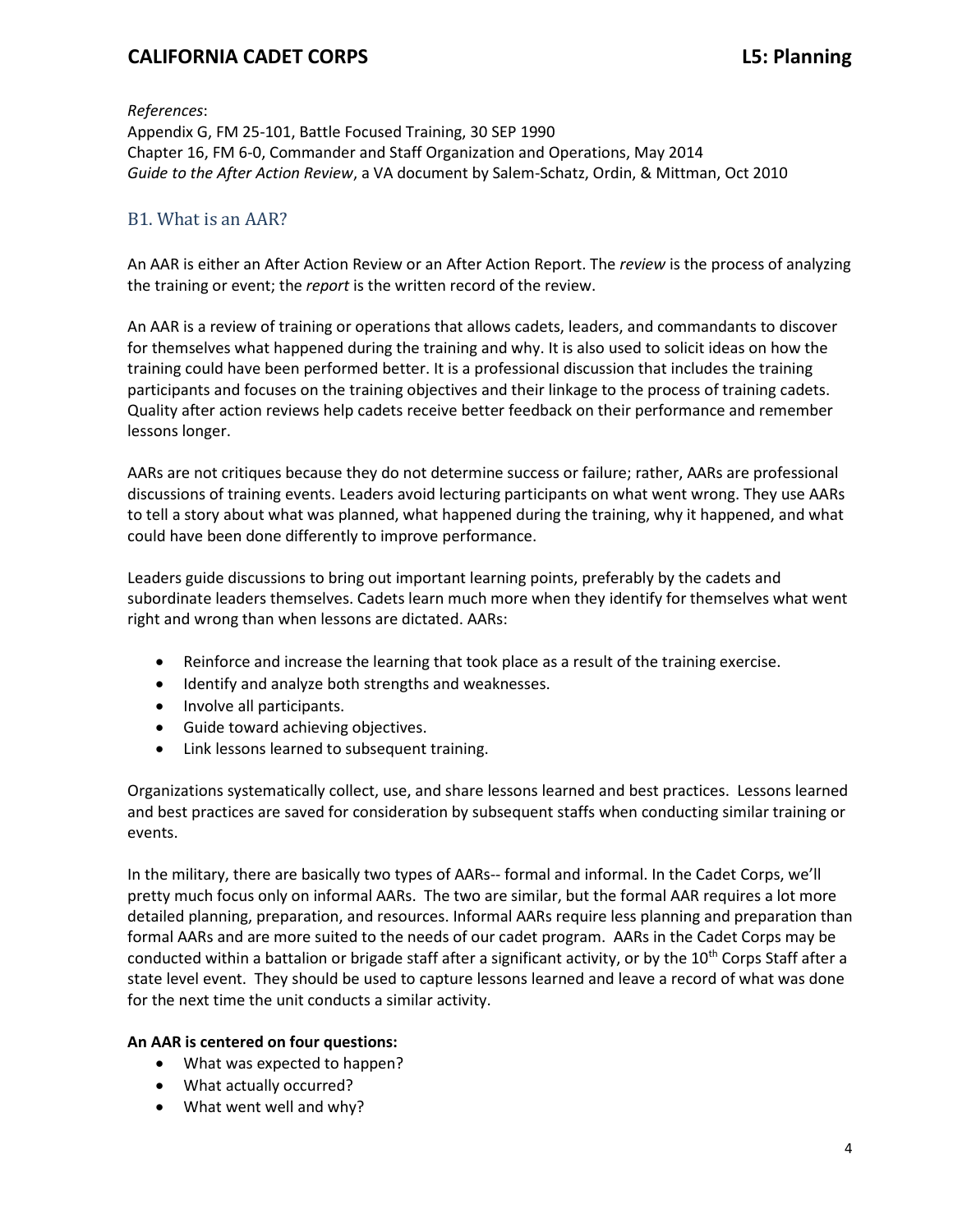• What can be improved and how?

#### **An AAR features:**

- An open and honest professional discussion
- Participation by everyone on the team
- A focus on results of an event or project
- Identification of ways to sustain what was done well
- Development of recommendations on ways to overcome obstacles

After action reviews are an excellent opportunity for use as multi-echelon leader development tools. Following a session involving all participants, commandants may continue after action reviews with selected cadet leaders as extended professional development discussions. These discussions usually include a more specific review of leader contributions to the operation's results. Commandants use this opportunity to help cadet leaders master current skills and prepare them for future responsibilities. After action reviews are opportunities for knowledge transfer through teaching, coaching, and mentoring.

## <span id="page-4-0"></span>B2. Planning and Preparing for an AAR

Leaders must plan and prepare before they can conduct an effective AAR. The plan specifies:

- Who will conduct the after action review
- Who will provide information
- Aspects of the operation the after action review should evaluate
- Who will attend the after action review
- When and where the after action review will occur
- Aids to be used for the after action review

Ideally, an AAR is conducted by a facilitator who was not involved in the execution of the event. A qualified facilitator can keep neutral when there are disagreements, and help a commander and his/her staff focus on the lessons learned, not on running the AAR. A commandant may be able to perform the role of facilitator if they are able to stay neutral. Otherwise, the event commander should facilitate the AAR.

Commanders or facilitators identify critical actions and events that must be covered in the AAR. Examples include the planning process, dissemination of information, preparation for the event, conduct of the event or training, and conclusion of the event. The after action review plan also includes who will address each event.

The AAR should be scheduled at the end of an event whenever possible. The AAR planner should decide the scope of the after action review and allocate sufficient time. If necessary, the AAR may need to take place during the next scheduled meeting the unit has available. For example, after a bivouac, the commander and staff may schedule a staff meeting after school during the following week to conduct the AAR. The 10th Corps Staff may need to wait for their next weekend drill assembly to conduct the AAR after an event. If time elapses between the event and the AAR, the participants should be encouraged to make notes about their experience so they keep their memory of the event fresh for the AAR.

The AAR plan specifies who the commander wants to attend the after action review. At each echelon, an after action review has a primary set of participants. At squad and platoon levels, all cadets should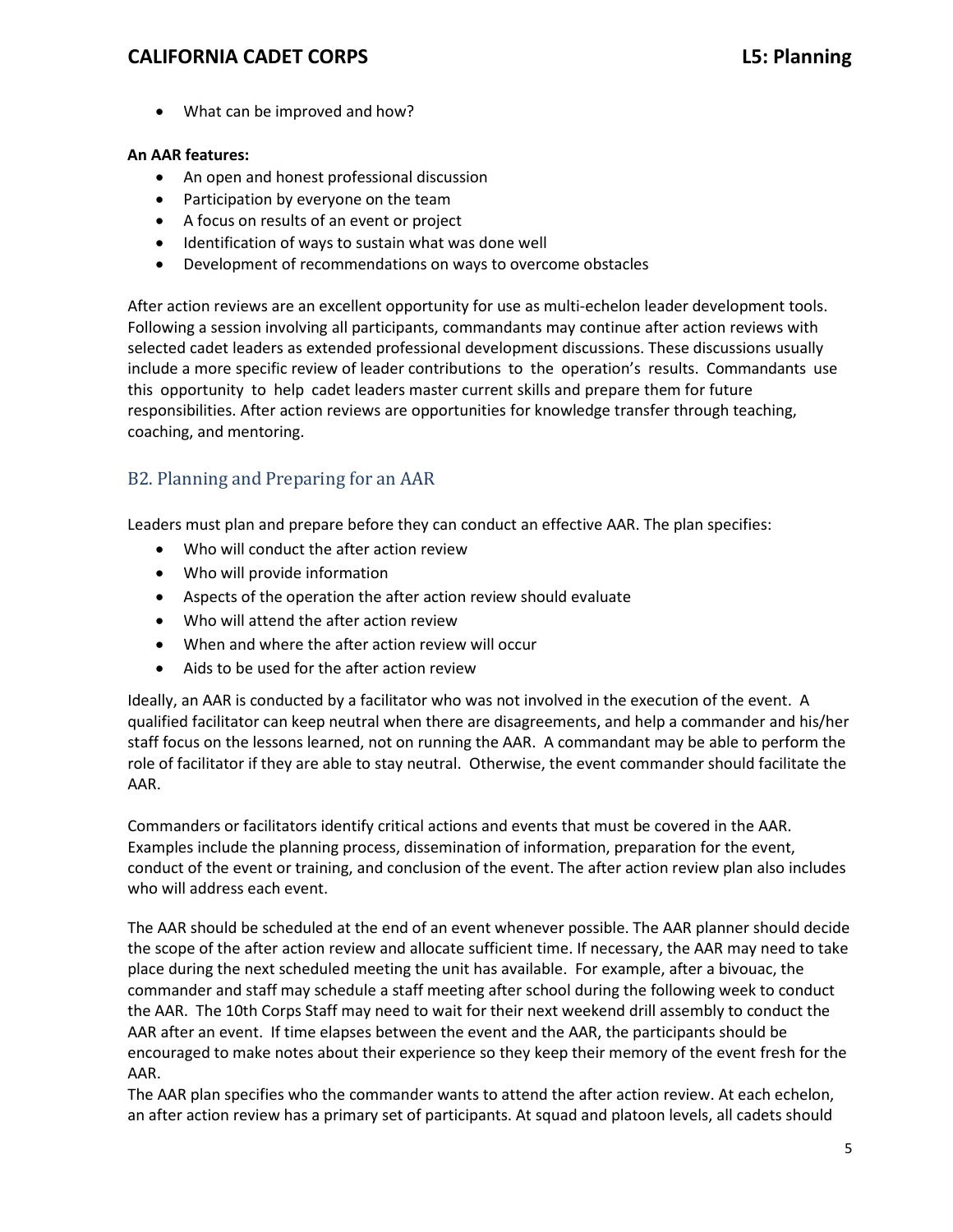attend and participate. At company and higher levels, it may not be practical to have everyone attend. In this case, unit commanders, other unit leaders, and other key players may be the only participants. Appropriate aids add to an after action review's effectiveness; however, facilitators use an aid only if it makes the after action review better. Aids should promote learning and directly support discussion of the operation. Dry-erase boards, video equipment, terrain models, enlarged maps, and unit information systems are all worthwhile under the right conditions. Terrain visibility, group size, suitability for the task, and availability of electric power are all considerations when selecting AAR aids.

Preparation is key to effectively executing any plan. Commanders begin to prepare for an AAR before the event. They schedule the AAR before the activity, and announce to participants the date, time and location as soon as possible after these are set.

The facilitator reviews the event's mission and goals before the AAR. The mission's objectives form the after action review's focus and the basis for observations. The facilitator reviews current regulations regarding the event, read and understand all warning orders (WARNORDs), OPORDs, and FRAGORDs issued before and during execution to understand what the commander wanted to happen. The detailed knowledge that facilitators display as a result of these reviews gives added credibility to their comments.

The facilitator (again, it may be the commander) pays particular attention during all phases of the event to issues that need to be raised during the AAR. A huge part of their preparation for the AAR is having notes on how planning proceeded, preparation for the event, and conduct of the event itself. Once the facilitator has gathered all available information, they organize their notes chronologically to understand the flow of events. They select and sequence key events in terms of their relevance to the unit's mission and objectives. This helps them identify key discussion and teaching points.

An effective after action review leads participants to discover strengths and weaknesses, propose solutions, and adopt a course of action to improve future operations. The most effective method for conducting an AAR is following a chronological order of events. This is logical, structured, and easy to understand. Covering actions in the order they occurred helps cadets and leaders better recall what happened. This process needs to include a look at staff functions and how they affected the event.

#### **The AAR may be organized as follows:**

- Introduction.
- Presentation of commander's plan (Answers *What was supposed to happen?)*
- Summary of key events (Answers *What actually occurred?)*
- Discussion of key issues (includes *What went well* and *What can be improved*)
- Discussion of training to sustain or improve (answers *How to improve*)
- Conclusion.

#### **Facilitator tips**

- Give participants a couple of minutes to think about and perhaps write down their ideas before anyone speaks.
- To get maximum participation from the group, try going around the room to give everyone a chance to speak or asking quieter members for their ideas first.
- Ask participants to be specific in their statements and avoid generalizations.
- Summarize or repeat back to the group often
- Focus on the facts. Feelings need to be acknowledged, but future recommendations have to be based on agreed facts.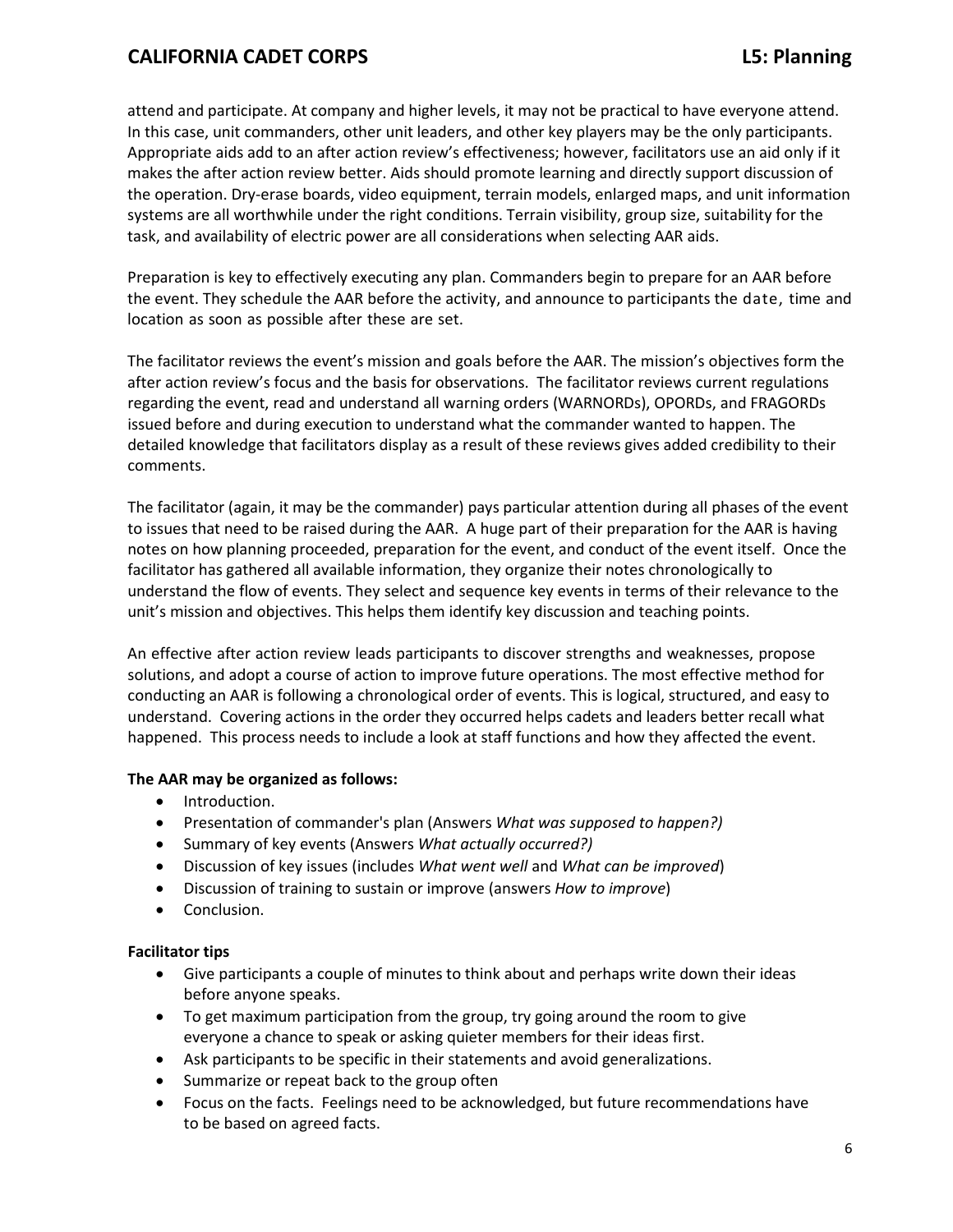### <span id="page-6-0"></span>B3. Conducting After Action Reviews

Facilitators start an after action review by reviewing its purpose and sequence: the ground rules, the objectives, and a summary of the operation that emphasizes the functions or events to be covered. This ensures that everyone present understands what the commander expects the AAR to accomplish.

#### **Sample ground rules for an AAR**

- Active participation: it is important for everyone to participate
- Everyone's views have equal value
- No blame
- There are no right or wrong answers
- Be open to new ideas
- Be creative in proposing solutions to barriers
- "Yes….and" rather than "either/or" thinking
- Consensus where possible, clarification where not
- Commitment to identifying opportunities for improvement and recommending possible
- improvement approaches
- No record of the discussion will be distributed without the agreement of all participants
- Quotes will not be attributed to individuals without permission

These rules should be established at the beginning of the AAR and agreed upon by all participants. It is appropriate to add or remove rules at the recommendation of participants, if the majority agree.

#### **Introduction**

The following aspects apply to all after action reviews. Facilitators emphasize them in their introduction.

- An after action review is a dynamic, candid, professional discussion that focuses on unit performance. Everyone with an insight, observation, or question participates. Total participation is necessary to maintain unit strengths and to identify and correct deficiencies.
- An after action review is not a critique. No one—regardless of rank, position, or strength of personality—has all the information or answers. After action reviews maximize learning benefits by allowing cadets to learn from each other.
- An after action review assesses weaknesses to improve and strengths to sustain.

Cadet participation is directly related to the atmosphere created during the introduction. Effective facilitators draw in cadets who seem reluctant to participate. The following ideas can help create an atmosphere conducive to maximum participation:

- Reinforce the idea that it is permissible to disagree.
- Focus on learning and encourage cadets to give honest opinions.
- Use open-ended and leading questions to guide the discussion.
- Facilitators enter the discussion only when necessary.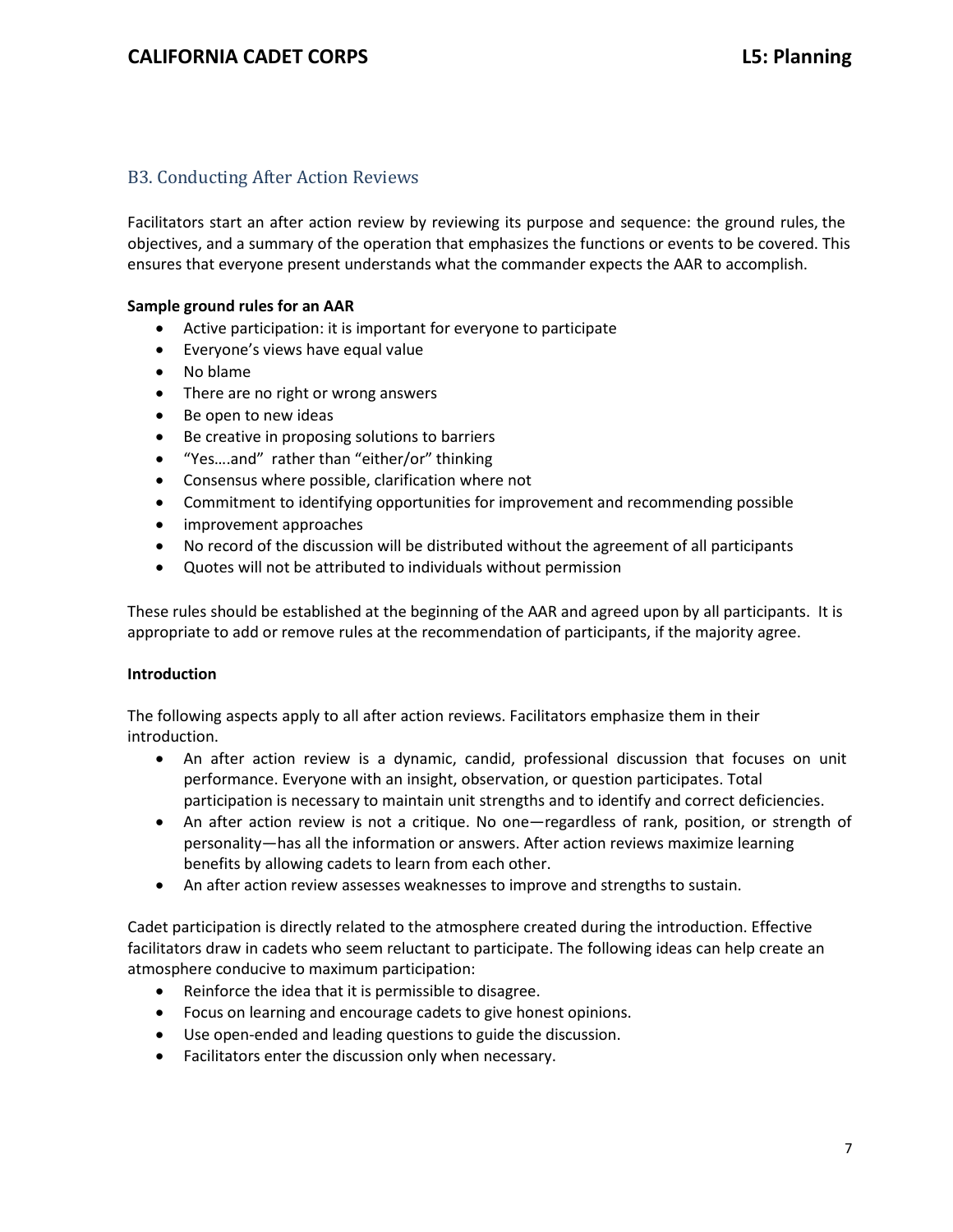#### **Review of Objectives and Intent**

After the introduction, the facilitator reviews the AAR's objectives. This review includes the following:

- A restatement of the events, themes, or issues being reviewed.
- The mission and commander's intent (what was supposed to happen).

The commander or a facilitator restates the mission and commander's intent. Facilitators may guide the discussion to ensure that everyone present understands the plan and intent. Another method is to have subordinate leaders restate the mission and discuss the commander's intent. Maps, terrain boards, and other aids can help portray this information.

#### **What was supposed to happen?**

Start by asking what the unit originally set out to do. Begin with the OPORD or other planning documents. Encourage details. You probably want to go through these same questions for each phase of the operation (i.e. Planning, Preparation, Execution). Some prompts that may be useful include:

- What was the purpose and objectives?
- Who was the audience?
- What was the initial timeline?
- Who was involved?
- What outcomes and outputs were intended?
- What products were to be produced?
- What problems were expected, and did you overcome them?

#### **Summary of Events(What Happened)**

The facilitator guides the review, using the chronological method to describe and discuss what actually happened. Again, address each phase of the operation separately. Facilitators avoid asking yes-or-no questions. They encourage participation and guide the discussion by using open-ended and leading questions. Open-ended questions allow those answering to reply based on what they think is significant. These questions are less likely to put cadets on the defensive. Open-ended questions work more effectively in finding out what happened.

As the discussion expands and more cadets add their perspectives, what really happened becomes clearer. Facilitators do not tell cadets and leaders what was good or bad. Instead, they ensure that the discussion reveals the important issues, both positive and negative. Facilitators may want to expand this discussion and ask, "What could have been done differently?" Skillful guiding of the discussion ensures that participants do not gloss over mistakes or weaknesses.

The AAR process involves several leader functions requiring skill, training, and good judgment. Leaders observe performance, then evaluate the quality of what they see. They decide which of their observations to include in the AAR and what questions to ask. They ask open ended questions to ensure the discussion causes cadets to evaluate their own performance. AARs tend to treat poor performance in great detail and focus on what happened and why. Trainers try not to unduly damage self-esteem or cohesion. To do so would be contrary to the AAR's goal of improving performance. By the end of the AAR, cadets must clearly understand what was good, bad, and average about their performance. The art of the after action review process is to get cadets to accurately grade their own performance. Selfrendered grading will be more meaningful than a judgment issued by the trainer or AAR leader.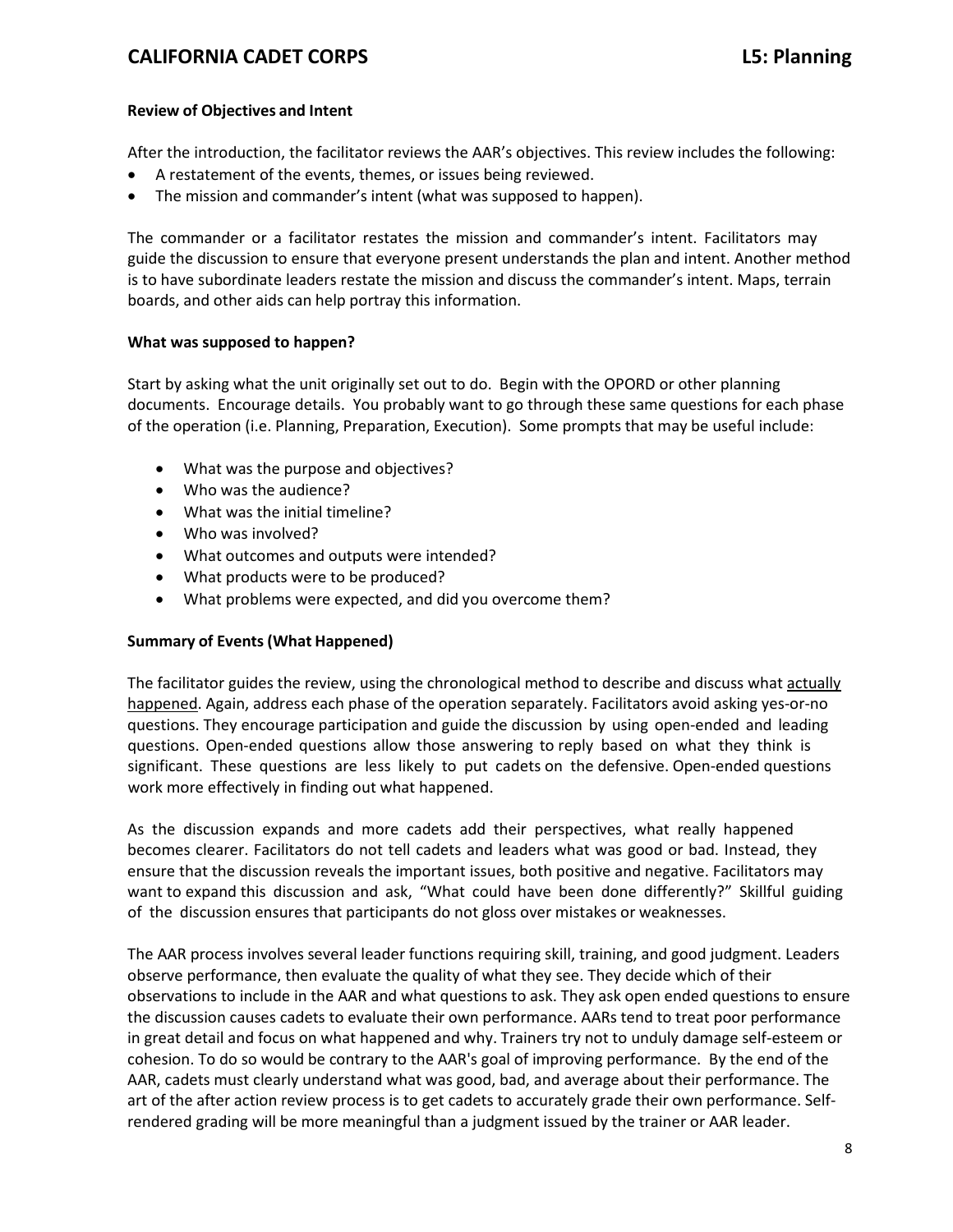However, cadets must *know* where they stand. Thus, in some cases, the leader may need to clearly dictate (tell the participants) his findings.

Many times the discussion must focus on leader mistakes. This discussion should be frank, but without embarrassing leaders involved. The positive must be emphasized so that lessons can be learned without destroying confidence or respect. The AAR leader should ask the leader why he chose a particular course of action or what influenced him; others can learn from a mistake and gain an appreciation for the difficulties involved in leading. Perhaps some key information was missing because a subordinate leader or cadet didn't think it was important. Unit members must be reminded that in time they too will become leaders, so they must learn to make decisions.

#### **Ask, "What went well and why?'**

Always start with the good points. Ask, "What were the successful steps taken towards achieving your objective?" or "What went really well in the project?" We should be seeking to build on best practice as much as we can, and identifying strategies to ensure that successful practices are built in to future work and repeated.

During this segment, "bad" points as well as "good" will be raised. Try not to pass judgment - it will stifle participation. Let everyone be heard and move on to the next participant or topic. If time is short, a good approach is to ask people what they thought had the greatest impact on the success they achieved. If this has already been covered, ask them to choose the next most important factor.

#### **Ask, "What can be improved, and how?"**

Identify the stumbling blocks and pitfalls, so they can be avoided in the future. The following prompts may be useful:

- Given the information and knowledge we had at the time, what could we have done better?
- Given the information and knowledge we have now, what are we going to do differently in similar situations in the future to ensure success?
- What would your advice be to future planners based on your experiences here?

When trying to identify the root cause for a problem or something that didn't go well, ask "why?" several times. It is important that discussions of stumbling blocks not become witch-hunts or finger pointing exercises. It is okay to let people have their say, but you may have to keep pulling them back from the problems of the past to ask "so what would you do differently next time?"

#### **Closing Comments(Summary)**

During the summary, facilitators review and summarize key points identified during the discussion. The after action review should end on a positive note, linking conclusions to learning and possible training.

#### **Making an AAR Successful.**

An AAR needs to be **an open and honest professional discussion, with participation by everyone on the team**. Its aim is to improve training or operations – not to place blame. If participants hold back, it may affect the success of the AAR. The facilitator's role is to get participants – ALL participants – to open up and share relevant thoughts. This can be difficult for junior cadets when senior cadets are there, but the facilitator ensures that everyone's opinion can be heard and counts. Sometimes senior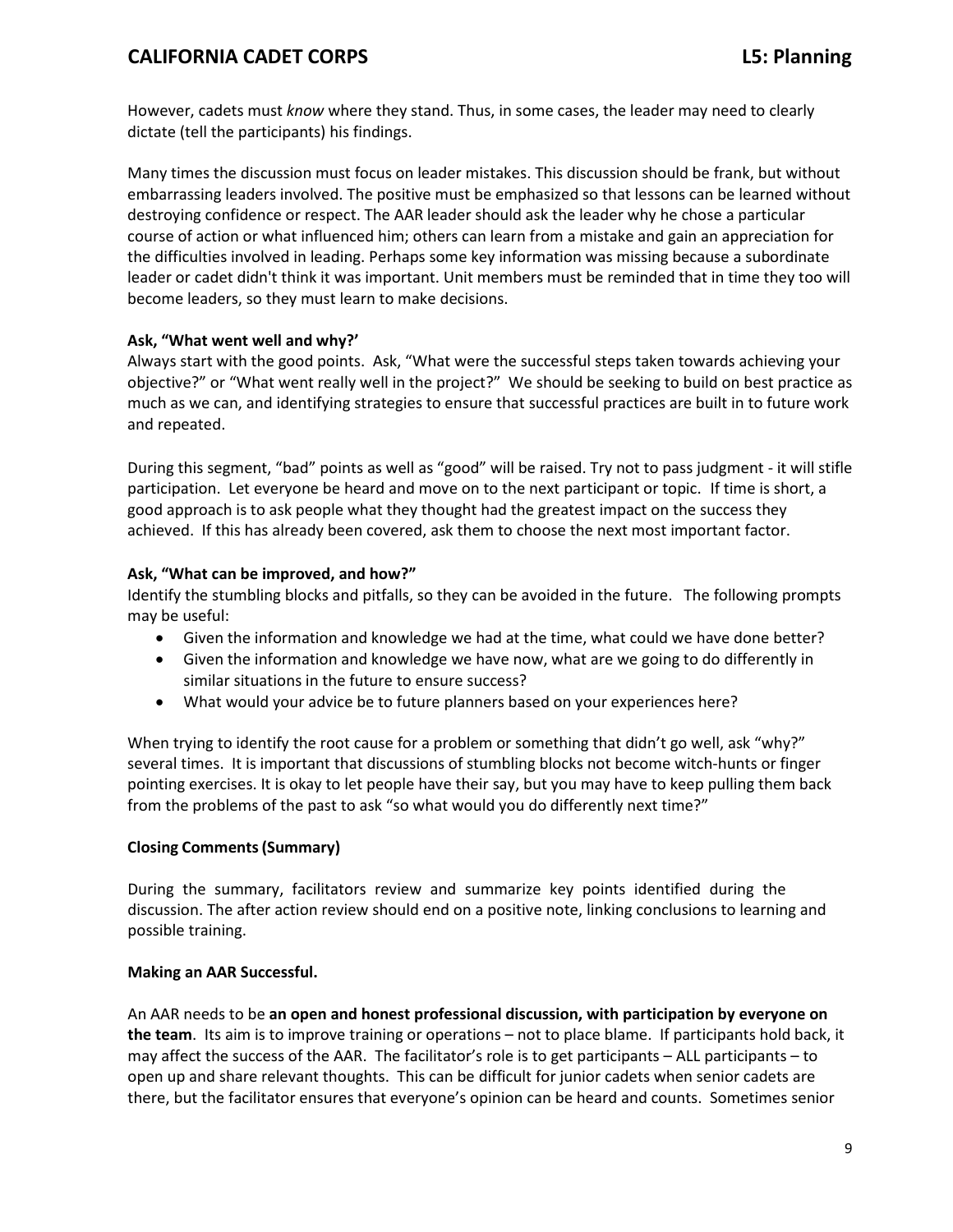cadets or commandants have no idea what happened at the junior level, and they'll never know if they don't ask and listen to the cadets who were present for the training.

During an AAR, the facilitator ensures there is a **focus on results** of an event or project. It's important not to get caught up in what could have happened. If numerical or specific information is available on the results of the training or event, they should be presented in the AAR, as they help focus on the results.

Finally, the AAR discusses **ways to sustain what was done well**, and the development of recommendations on **ways to overcome obstacles**. It's important to capture these ideas and ensure they are included in the After Action Report, since it's likely people won't remember them in preparing for the next activity if they're not recorded. Often, it's key to jump on ideas that will improve an event but require a long lead time. For example, if you have ideas on how to improve the scoresheets at a drill competition, make the changes right after the drill comp and publish them. If you wait until you're planning next year's drill comp, you'll probably find that you are too late to make the changes, and they'll never be made.

## <span id="page-9-0"></span>B4. The After Action Report

One of the most important collection techniques used in the Cadet Corps and many other organizations is the after action *report*. The concept of the after action report can be easily adapted to fit any unit's lessons learned program.

The after action report provides observations and insights from the lessons learned that allow the unit to reflect on the successes and shortcomings of the operation, and share these lessons with cadet leaders of the next generation.

The reporting unit organizes the after action report in a logical order, usually by operational phase or staff function. It should be arranged chronologically when doing so facilitates the understanding and flow of the information reported. Documenting what worked well should receive as much attention as what did not.